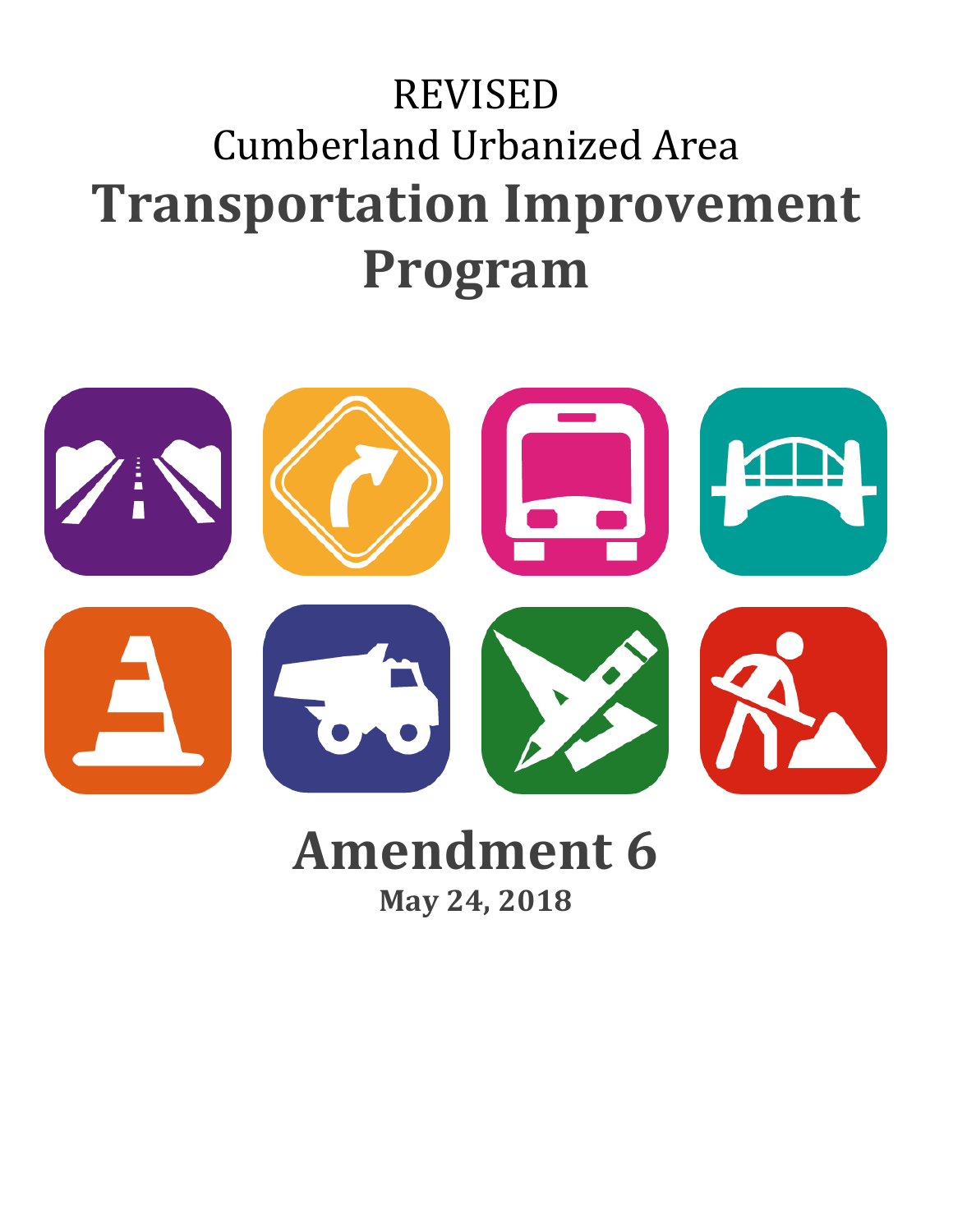#### **RESOLUTION**

#### *No. 18-12*

Resolution approving the Fiscal Year 2017- 2022 Transportation Improvement Program:

WHEREAS, the Cumberland Area Metropolitan Planning Organization was established to manage and provide policy direction to the Unified Planning Program in accordance with Federal requirements, and the Allegany County Commissioners have been designated as the Metropolitan Planning Organization for this area as approved by the Maryland Governor Harry Hughes on May 17, 1982; and

WHEREAS, the staff of the Maryland Department of Transportation and the Allegany County Department of Community Services, have together prepared the Transportation Improvement Program for Fiscal Year 2017– 2022 in compliance with applicable Federal programs and regulations.

WHEREAS, add the Project CAMPO 18-1, Frostburg Gateway Enhancement at a total cost of \$2,370,000.00; and

WHEREAS, add the Project CAMPO 18-21, Bel Air Elementary Pedestrian Bridge Replacement at a total cost of \$400,000.00; and

WHEREAS, the Capital 5310 has been increased by \$3,710 for FY 2018; and

NOW, THEREFORE, BE IT RESOLVED that the Allegany County Commissioners acting as the Cumberland Area Metropolitan Planning Organization approves the Revised Fiscal Year 2017– 2022 Transportation Improvement Program and will keep the record open for thirty days to allow for any additional public comments.

ADOPTED THIS 24th day of March 2018

County Commissioners of Allegany County, Maryland

 $\mu$ 

Jacob C. Shade, President

Creade V. Brodie, Jr., Commissioner Creade V. Brodie, Jr., Commissioner

William R. Valentine, Commissioner

ATTEST:

 $\overline{1}$  $\sqrt{2\pi}$ 

Brandon S. Butler, County Administrator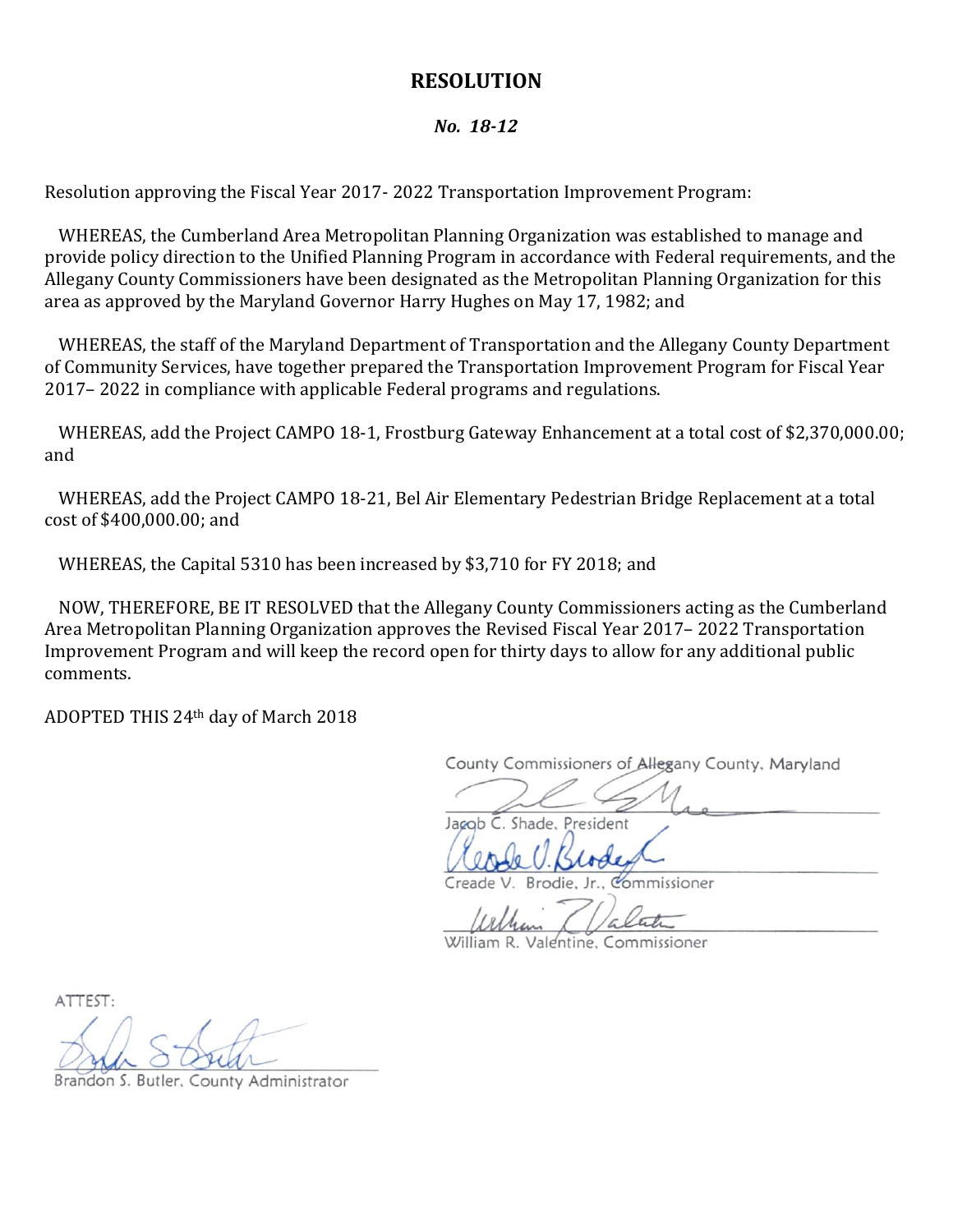## **CUMBERLAND URBANIZED AREA FY 2017-2022 TRANSPORTATION IMPROVEMENT PROGRAM**

|                      | Project Code CAMPO 18-01 |                                                                          | $STIP\#$          |       |                 | CAMPO 18-01                                   |                    |       |                                |
|----------------------|--------------------------|--------------------------------------------------------------------------|-------------------|-------|-----------------|-----------------------------------------------|--------------------|-------|--------------------------------|
|                      |                          | Project Name Frostburg Gateway Enhancement Limits and Center Streets     |                   |       |                 | Intersection of Braddock Rd, Park Ave, Bowery |                    |       |                                |
|                      |                          | Improvement Description Reconstruct 5-way intersection into a roundabout |                   |       |                 |                                               |                    |       |                                |
|                      |                          | Responsible Agency City of Frostburg                                     |                   |       |                 |                                               |                    |       |                                |
|                      |                          |                                                                          |                   |       |                 |                                               |                    |       |                                |
| <b>Current Lanes</b> |                          | $\overline{2}$                                                           | Current Road Type |       | major collector | Urban minor arterial/                         | Proposed Lanes TBD |       |                                |
|                      |                          | Miles 15 Highway System Funding ARC Access Road Ratio varied             |                   |       |                 |                                               |                    |       |                                |
|                      |                          | Related Projects Braddock Road sidewalk and pedestrian improvements      |                   |       |                 |                                               |                    |       |                                |
| <b>Comments</b>      |                          | Project added to TIP as 6 <sup>rd</sup> Amendment                        |                   |       |                 |                                               |                    |       |                                |
| Phase                |                          | <b>Previous</b><br>Years*                                                | 2017              | 2018  | 2019            | 2020                                          | 2021*              | 2022* | FY 2017 -<br><b>2020 Total</b> |
| PP                   | <b>State</b>             |                                                                          | 20                |       |                 |                                               |                    |       | 20                             |
|                      | Federal                  |                                                                          |                   |       |                 |                                               |                    |       |                                |
| PE                   | State<br>Federal         |                                                                          |                   |       |                 |                                               |                    |       |                                |
|                      | State                    |                                                                          |                   |       |                 |                                               |                    |       |                                |
| ROW                  | Federal                  |                                                                          |                   |       |                 |                                               |                    |       |                                |
|                      | Local                    |                                                                          |                   |       |                 | 50                                            |                    |       | 50                             |
| CO                   | State                    |                                                                          |                   |       | 300             |                                               |                    |       | 300                            |
|                      | Federal                  |                                                                          | 600               | 1,400 |                 |                                               |                    |       | 2,000                          |
|                      | Local                    |                                                                          |                   |       |                 |                                               |                    |       |                                |
| Subtotal             | <b>State</b>             |                                                                          |                   |       |                 |                                               |                    |       |                                |
|                      | Federal                  |                                                                          |                   |       |                 |                                               |                    |       |                                |

**Total** 620 1,400 350 **2,370**

*all costs in \$000's*

\*for informational purposes only

MPO Approval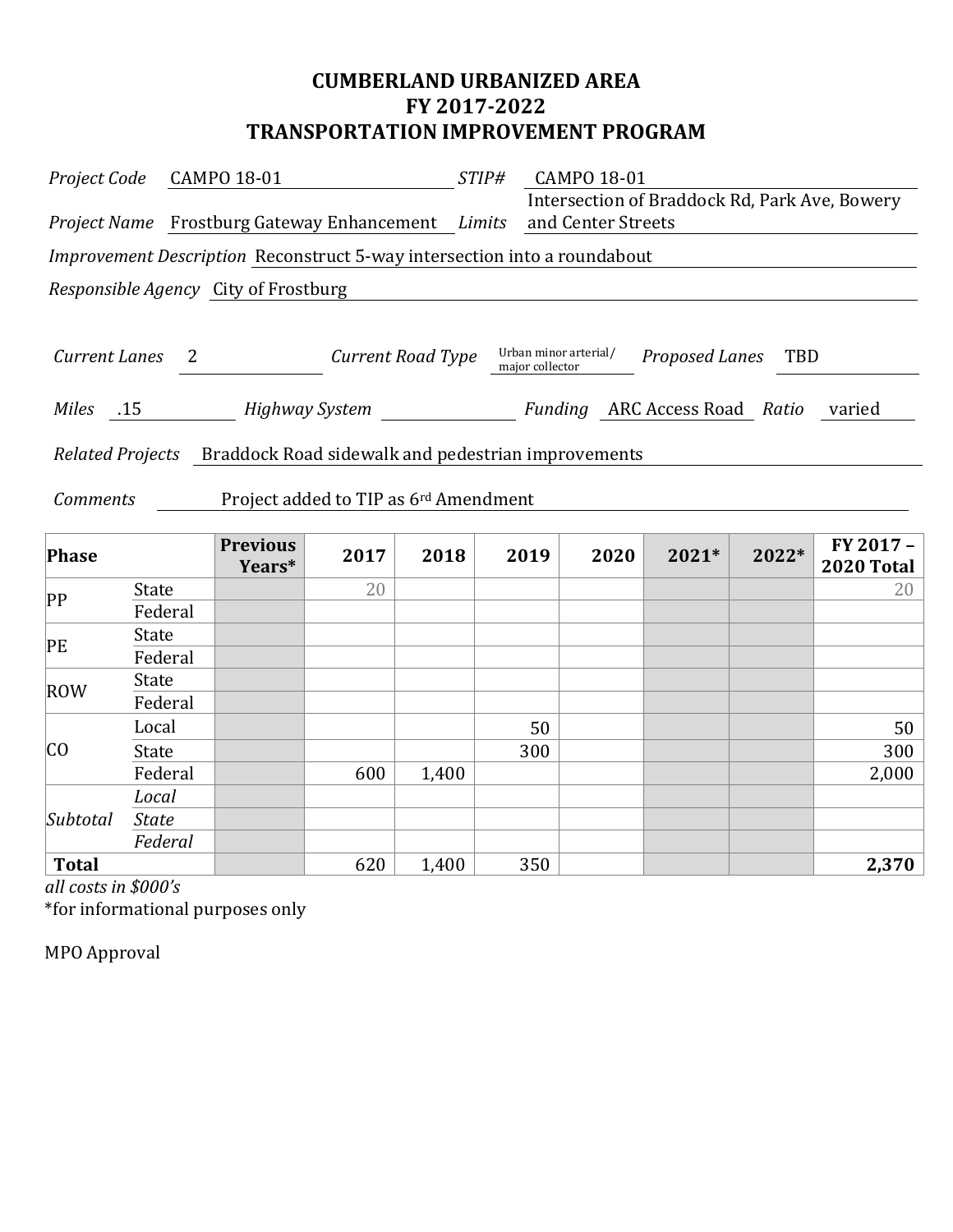## **CUMBERLAND URBANIZED AREA**

## **FY 2017-2022 TRANSPORTATION IMPROVEMENT PROGRAM**

| Project Code            | <b>CAMPO 18-2</b>                                                                  | <i>STIP#</i> | <b>CAMPO 18-2</b> |                                              |       |       |
|-------------------------|------------------------------------------------------------------------------------|--------------|-------------------|----------------------------------------------|-------|-------|
|                         | Bel Air Elementary Pedestrian                                                      |              |                   |                                              |       |       |
| Project Name            | <b>Bridge</b>                                                                      | Limits       |                   | Bel Air Elementary (east) to Yoder Ct (west) |       |       |
| Improvement             |                                                                                    |              |                   |                                              |       |       |
| Description             | Replace existing pedestrian bridge with new structure                              |              |                   |                                              |       |       |
|                         | <i>Responsible Agency</i> Allegany County Board of Education and & Allegany County |              |                   |                                              |       |       |
|                         |                                                                                    |              |                   |                                              |       |       |
| T                       |                                                                                    |              |                   |                                              |       |       |
| <b>Current Lanes</b>    | Current Road Type<br>n/a                                                           |              | Various           | Proposed Lanes n/a                           |       |       |
| <b>Miles</b><br>135 LF  | <i>Highway System</i> Various                                                      |              | Funding           | SHA/SRTS                                     | Ratio | 80/20 |
| <b>Related Projects</b> |                                                                                    |              |                   |                                              |       |       |

#### *Comments* Funding applied for in May 2018, awards will be made September 2018

| Phase            |              | <b>Previous</b><br><b>Years</b> | 2017 | 2018 | 2019 | 2020 | 2021*                    | 2022*             | FY 2017-2020<br><b>Total</b> |
|------------------|--------------|---------------------------------|------|------|------|------|--------------------------|-------------------|------------------------------|
| PP               | <b>State</b> |                                 |      |      |      |      | $\equiv$                 | $\pmb{0}$         |                              |
|                  | Federal      |                                 |      |      |      |      |                          |                   |                              |
| PE               | State        |                                 |      | 20   |      |      |                          |                   | 20                           |
|                  | Federal      |                                 |      |      |      |      | $\overline{\phantom{a}}$ |                   |                              |
| ROW              | State        |                                 |      |      |      |      |                          |                   |                              |
|                  | Federal      |                                 |      |      |      |      |                          |                   | $\overline{\phantom{0}}$     |
| CO               | State        |                                 |      | 80   |      |      |                          |                   | 80                           |
|                  | Federal      |                                 |      | 300  |      |      |                          |                   | 300                          |
| Total State      |              | $\overline{\phantom{a}}$        |      |      |      |      |                          |                   | 100                          |
| <b>Total Fed</b> |              | $\qquad \qquad$                 |      |      |      |      | $\overline{\phantom{m}}$ |                   | 300                          |
| Total            |              | $\sim$                          |      |      |      |      | $\qquad \qquad =$        | $\qquad \qquad =$ | 400                          |

*all costs in \$000's*

\*for informational purposes only